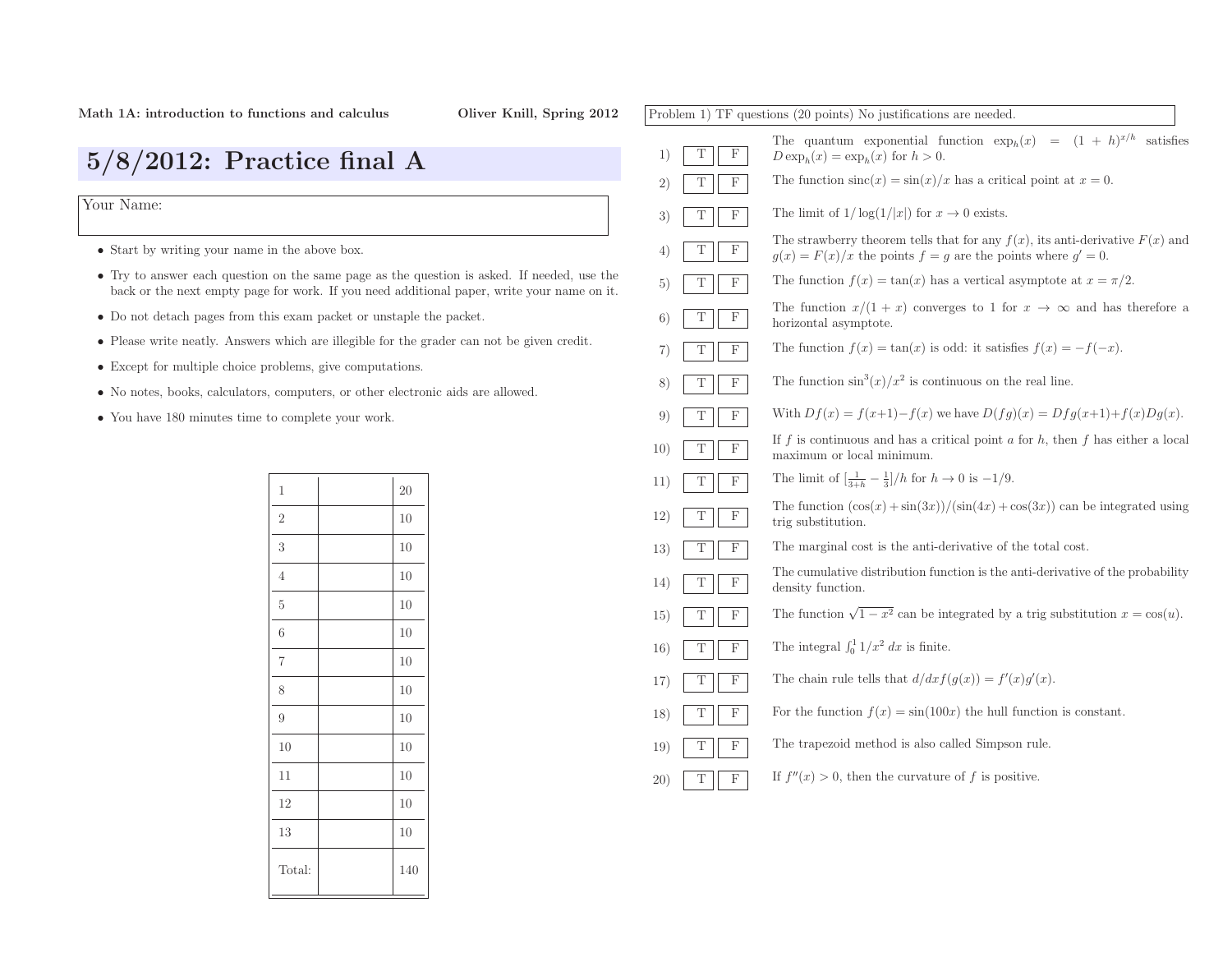Problem 2) Matching problem (10 points) No justifications are needed.

Function

grap<sup>h</sup> a) grap<sup>h</sup> b) grap<sup>h</sup> c) grap<sup>h</sup> d) grap<sup>h</sup> e) Fill in the numbers 1-8

Match the following functions with their derivatives.

Problem 3) Matching problem (10 points) No justifications are needed.

Here is the graph of a function  $f(x)$ . Match the following modifications







Problem 4) Area computation (10 points)

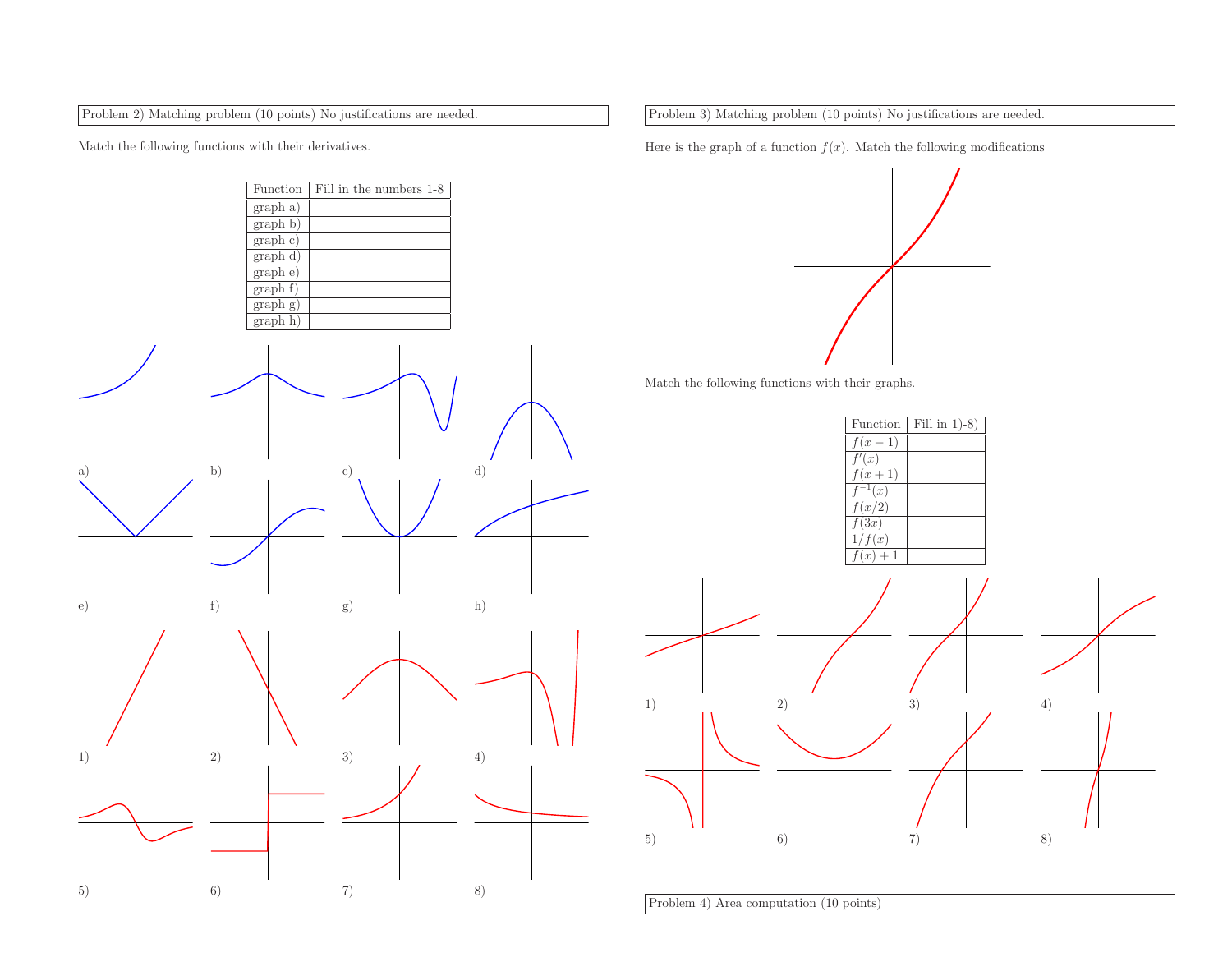Find the area of the **cat region** which is the region enclosed by the functions  $f(x) = x^{20} - 1$  and  $g(x) = x^2 - x^6$ . No need to count in the whiskers.



a)  $\int_{-1}^{1} \frac{1}{1+x^2} dx$ b)  $\int_1^2 x^2 + \sqrt{x} \ dx$ c)  $\int_0^{\sqrt{\pi}} \sin(x^2) 2x \, dx$ . d)  $\int_0^1 \log(4 + x) \ dx$ .

## Problem 7) Extrema (10 points)

a) (7 points) Analyse the local extrema of the function

$$
f(x) = \frac{x}{1 + x^2}
$$

on the real axes using the second derivative test.

b) (3 points) Are there any <sup>g</sup>lobal extrema?

Problem 5) Volume computation (10 points)

We spin the graph of the function  $f(x) = \sqrt{1 + |x|^3}$  around the x axes and get a solid of revolution. What is the volume of this solid enclosed between  $x = -3$  and  $x = 3$ ? The picture shows half of this sold.



Problem 6) Definite integrals (10 points)

Evaluate the following definite integrals

Problem 8) Integration by parts (10 points)

a) (5 points) Find the anti-derivative of

$$
f(x) = \sin(4x)\cos(3x) .
$$

b) (5 points) Find the anti-derivative of

 $f(x) = (x - 1)^2 \sin(1 + x)$ .

## Problem 9) Substitution (10 points)

- a) (3 points) Find the integral  $\int 3x\sqrt{5x^2 5} dx$ .
- b) (3 points) What is the anti-derivative of  $\int \exp(x^2 x)(4x 2)$ ?
- c) (4 points) Evaluate the definite integral

$$
\int_0^{\pi/2} \sqrt{1 - \cos(x)} \sin(x) dx.
$$

Problem 10) Partial fractions, Trig substitution (10 points)